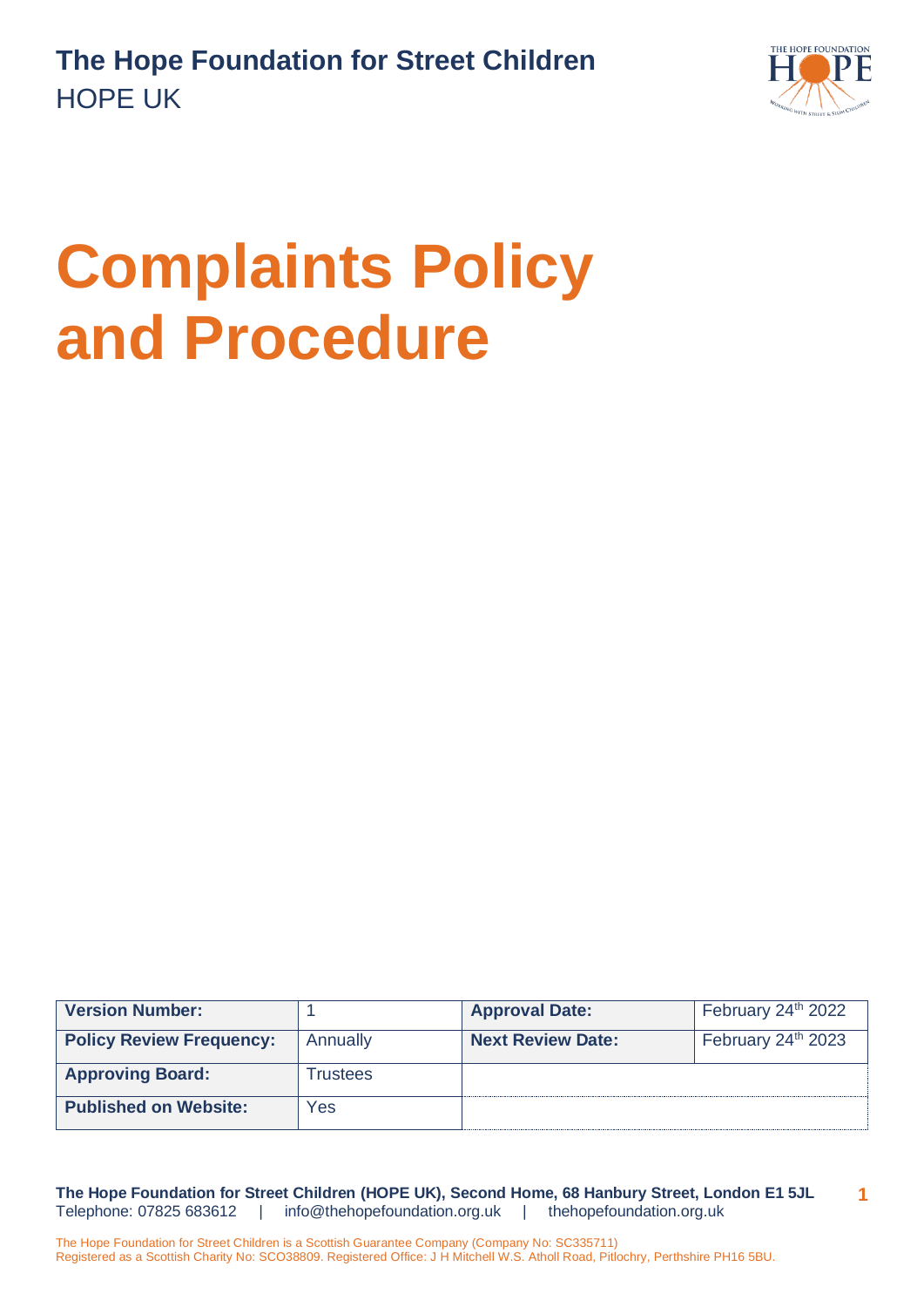

## **Table of Contents**

**The Hope Foundation for Street Children (HOPE UK), Second Home, 68 Hanbury Street, London E1 5JL** Telephone: 07825 683612 | [info@thehopefoundation.org.uk](mailto:info@thehopefoundation.org.uk) | thehopefoundation.org.uk **2**